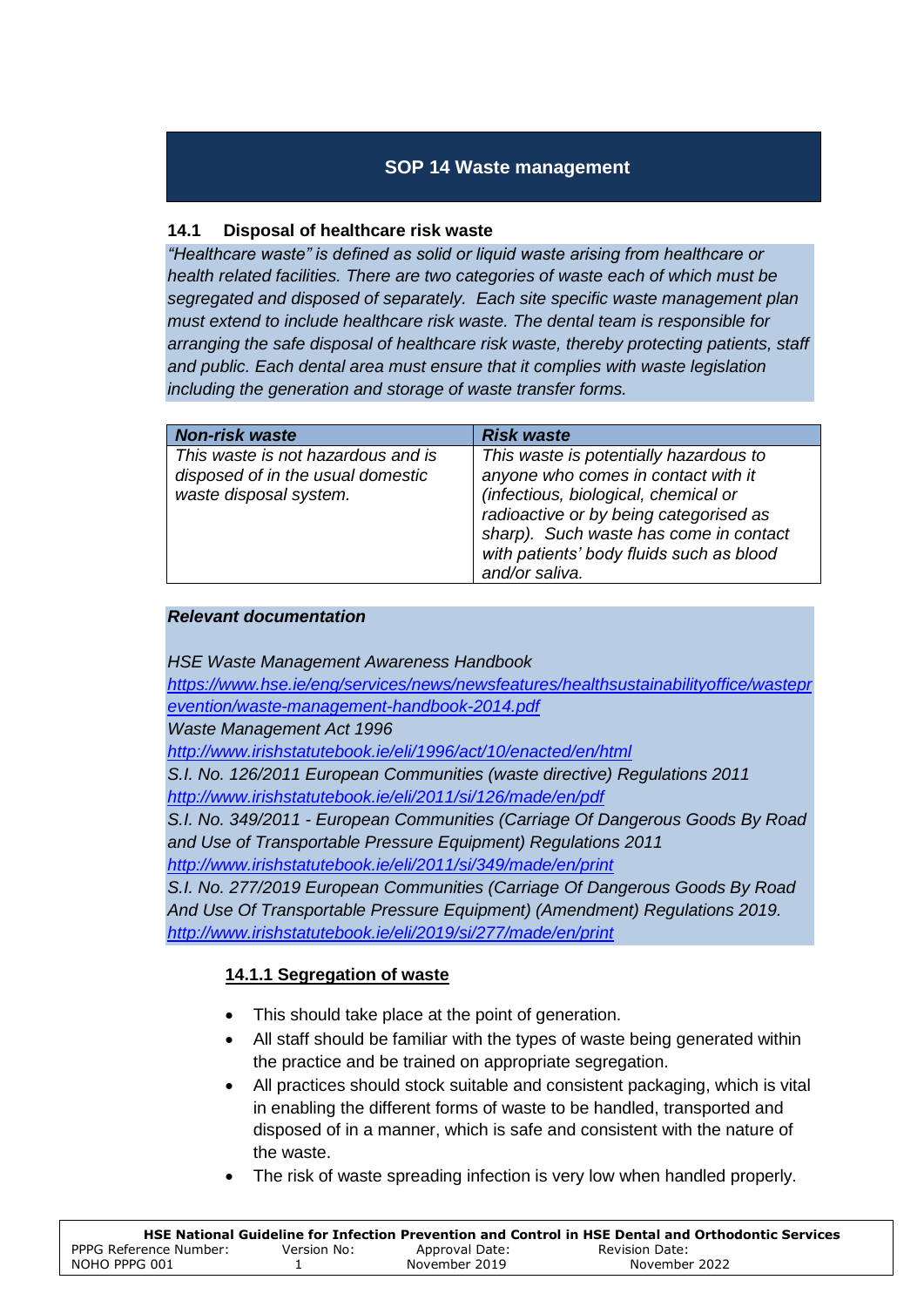## **14.1.2 Packaging of waste**

- Practice staff should use appropriate personal protective equipment (PPE).
- Gloves are always used when handling waste; an apron can be used to protect clothes if handling wet waste.
- Hand hygiene should be carried out after handling waste (even if gloves are worn).
- In general all containers, including wheeled bins carrying bagged waste, should conform to basic requirements relating to:

### Manufacturing:

All packaging must be manufactured and tested to the approved UN standards.

### Colour coding:

The basic colour put forward for the body of each type of container is yellow. Lid colours are used to indicate the disposal stream.

### Labelling:

All packaging used for healthcare risk waste must be marked with a diamond shaped risk label with class number "6" and biohazard symbol and the relevant 4 digit UN number (e.g. UN3291)

### Filling:

Containers must not be over-filled. In general rigid boxes should not be more than three-quarters filled (or beyond manufacturer's fill line) while bags should not be more than two thirds filled.

## Closure and Storage:

It is essential that lids of UN containers are fitted and closed in accordance with the manufacturer's recommendations. Plastic bags should be closed using a "swan-necking" technique (see 14.1.3) and tied with either tape or a cable-tie. Once closed the person must sign that the container is sealed correctly. Bags/containers that have been appropriately sealed, tagged and labelled should be stored in a designated secure area (inaccessible to the public) awaiting collection.

## Traceability:

All waste packages must be tagged with a unique reference number which is traceable to the point of production. Proprietary closure ties which incorporate a reference number system are now extensively used. Each healthcare waste generator should retain records of tags issued to particular locations for a recommended period of not less than three years. Transportation of healthcare risk waste is governed by several sets of regulations (and must conform to ADR\* requirements)

\*ADR: European Agreement Concerning the International Carriage of Dangerous Goods by Road.

|                        |             |                | HSE National Guideline for Infection Prevention and Control in HSE Dental and Orthodontic Services |
|------------------------|-------------|----------------|----------------------------------------------------------------------------------------------------|
| PPPG Reference Number: | Version No: | Approval Date: | Revision Date:                                                                                     |
| NOHO PPPG 001          |             | November 2019  | November 2022                                                                                      |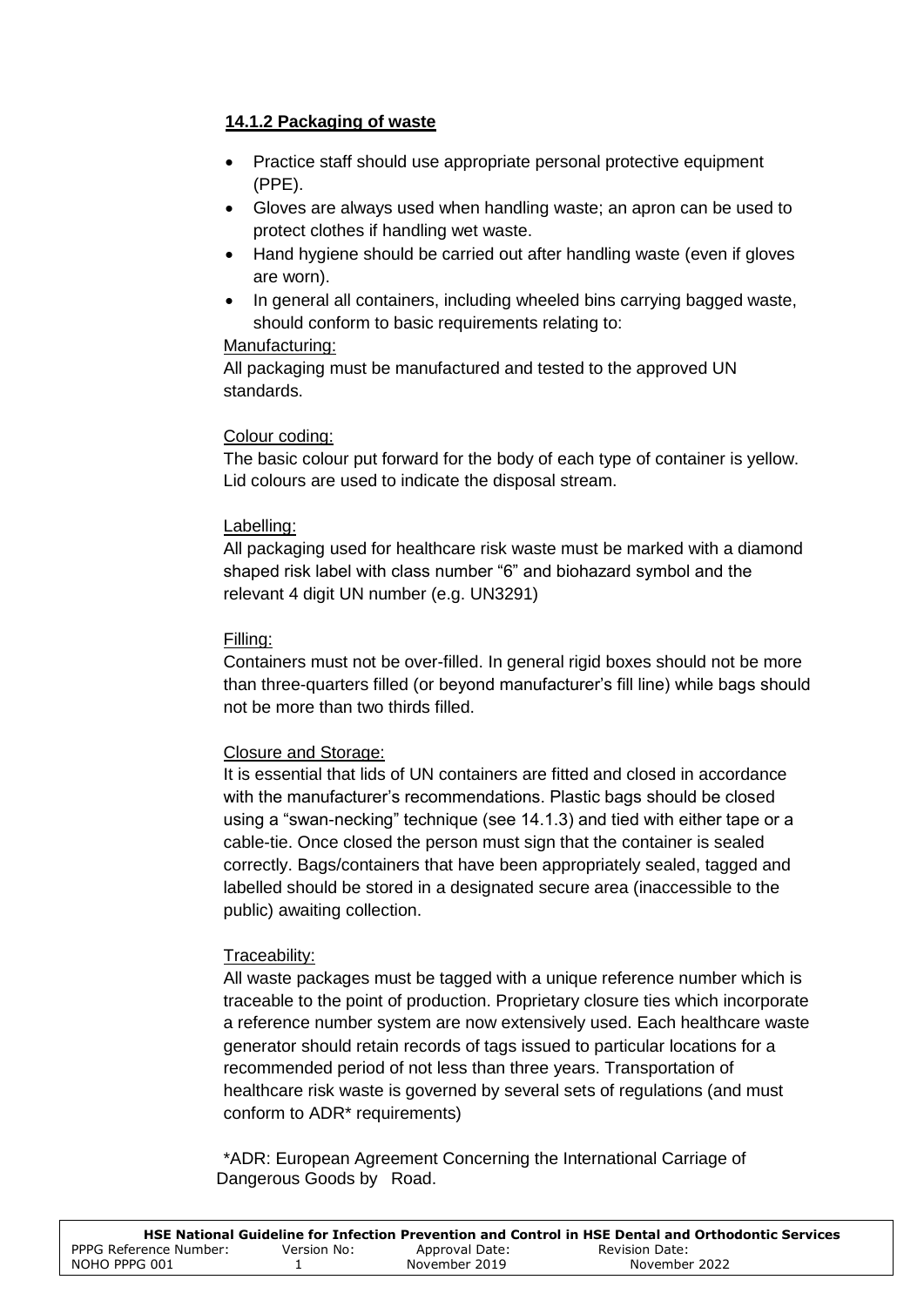# **Refer to Appendix XVII for segregation and packaging on Healthcare risk and non-risk waste**

## **14.1.3 Disposal of waste**

- Healthcare risk waste must be placed and stored in yellow healthcare risk waste bags.
- Yellow healthcare risk waste bags should be housed within a rigid foot operated bin.
- Apply the swan neck sealing method as demonstrated below.



Seal plastic bag when no more than 75% full



Twist firmly then double over



Hold to twist firmly





Pass the seal over the neck of the bag

Tighten the seal manually to create an effective seal

Figure 5: Swan Neck Sealing Method

- It is important that clinical sharps bins are not filled to more than two thirds of their capacity to avoid sharps injuries and they should be in the temporary lock position when not in use.
- Full sharps bins should be locked, signed and stored upright in a secure location awaiting collection.
- It is essential that each healthcare risk waste bag/sharps container is tagged and the tag number recorded for reasons of traceability and accountability.
- Amalgam waste/dappen dishes used to hold amalgam/used amalgam capsules must be placed and stored in the appropriate amalgam waste containers and collected by an authorised waste disposal company.
- Extracted teeth should be placed in specific waste tooth boxes/pots available from the waste contractor. Alternatively they can be cleaned and returned to the patient.

|                        |             |                | HSE National Guideline for Infection Prevention and Control in HSE Dental and Orthodontic Services |
|------------------------|-------------|----------------|----------------------------------------------------------------------------------------------------|
| PPPG Reference Number: | Version No: | Approval Date: | Revision Date:                                                                                     |
| NOHO PPPG 001          |             | November 2019  | November 2022                                                                                      |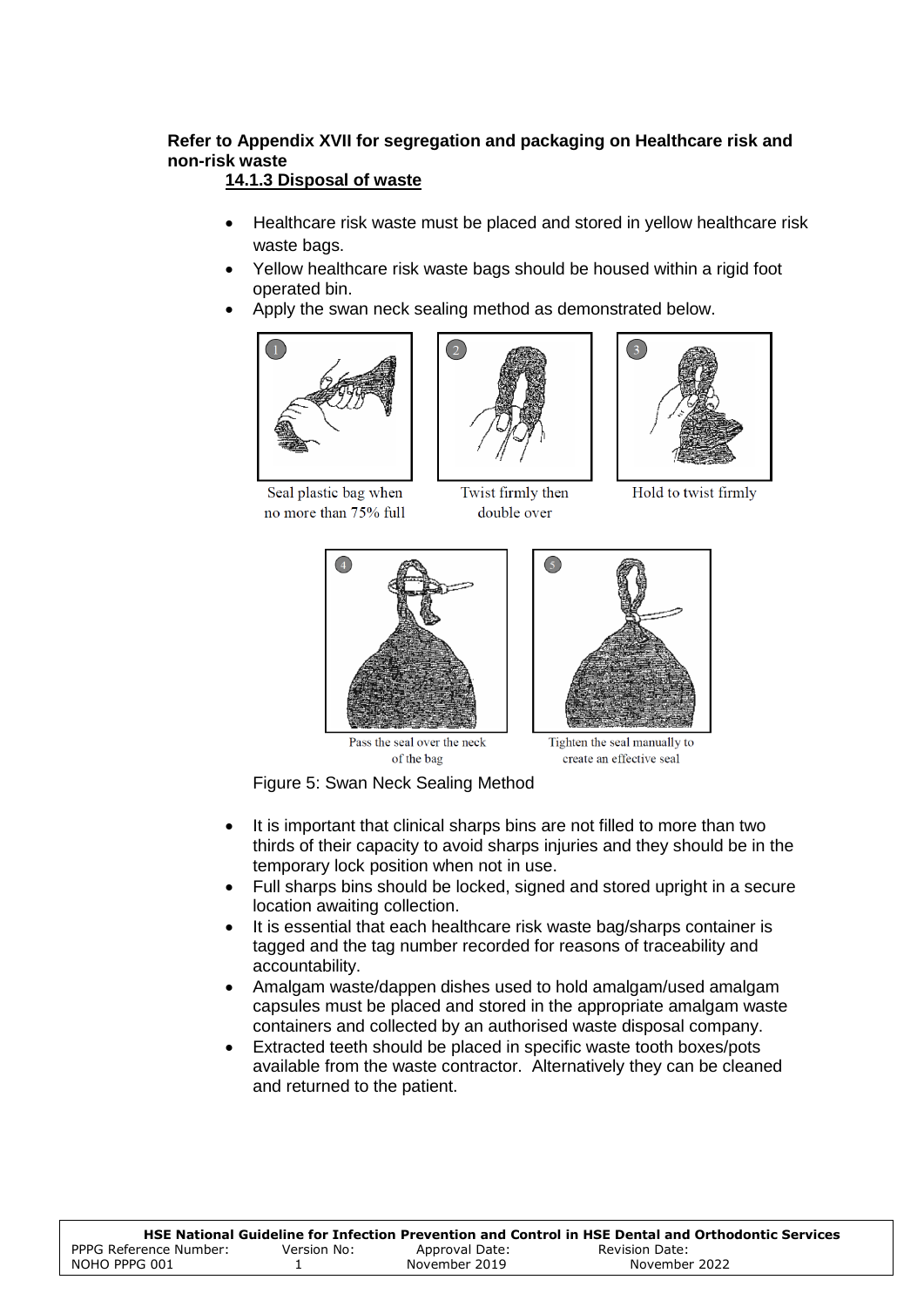- The following items are suitable for disposal in clinical sharps bins but this list is not exhaustive:
	- o Needles
	- o Matrix bands/orthodontic bands
	- o Orthodontic wires
	- o Temporary anchorage devices
	- o Removable appliances and fixed appliances
	- o Burs
	- o Scalpel blades and disposable scalpel blades
	- o Endodontic instruments such as files, reamers, broaches
	- o Empty local anaesthetic cartridges
	- o Etch tips (where possible etchant gel should be placed in a disposable dappen dish and a disposable brush used to apply same).

#### **14.2 Disposal of Pharmaceutical waste**

- Pharmaceutical waste should NOT be disposed of in clinical sharps bins.
- Out of date pharmaceuticals e.g. midazolam may be disposed of by arrangement with a local pharmacist or in designated bins – Pharmabin (yellow bin and purple lid).
- Aerosols should be disposed of in the appropriate containers which are supplied by the waste collectors.

#### **14.3 Disposal of end of life instruments**

- End of life instruments should be decontaminated.
- Contact the local healthcare risk waste operator for their recommendations regarding disposal.

### **14.4 Disposal of plaster models (e.g. orthodontic study models, plaster casts) made of plaster containing gypsum**

- Gypsum is prohibited from domestic landfill sites.
- Models should be segregated from other waste, anonymised, and coded as 18 01 04, and either sent for recycling as gypsum or for disposal in a specifically designated landfill site.
- In a small number of cases, the model may become contaminated with body fluids if the appliance or crown is retried on the model after insertion in the patient's mouth. In this case models should then be disposed of in a yellow waste bag as an infectious waste.